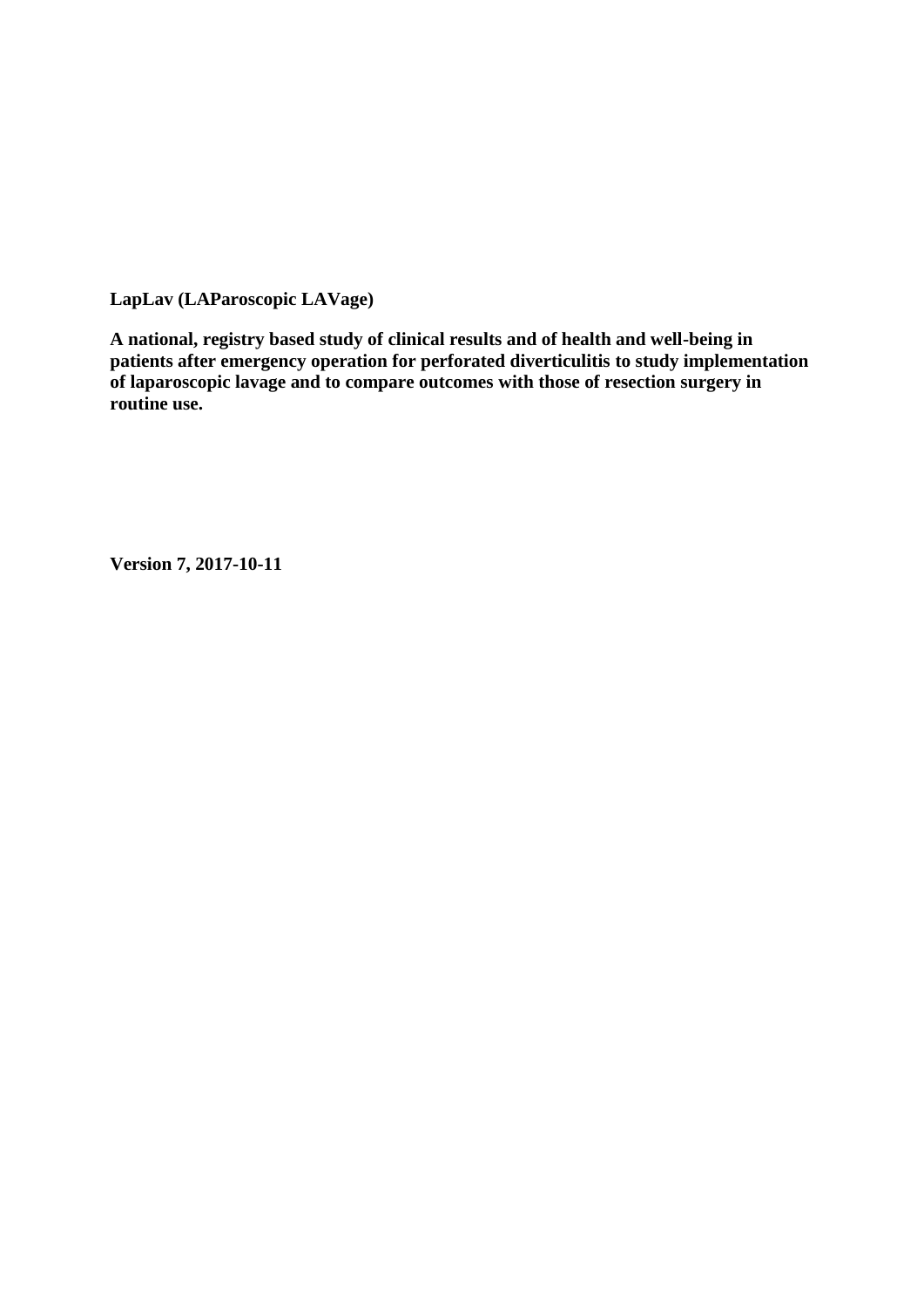### **1. STUDY ORGANISATION**

#### 1.1 Study planning group:

Eva Haglind, MD, PhD, professor, Department of Surgery, Sahlgrenska University Hospital/Östra and Sahlgrenska Academy

Mattias Prytz, MD, PhD, NU-sjukvården/Norra Älvsborgs sjukhus och Sahlgrenska Academy

 $\mathcal{D}_{\alpha}$ 

Andreas Samuelsson, MD, NU-sjukvården/Norra Älvsborgs sjukhus

Eva Angenete, MD, PhD, associate professor, Department of Surgery, Sahlgrenska University Hospital/Östra and Sahlgrenska Academy

Mattias Block, MD, PhD, Department of Surgery, Sahlgrenska University Hospital/Östra and Sahlgrenska Academy

David Bock, PhD, SSORG, Department of Surgery, Sahlgrenska University Hospital/Östra and Sahlgrenska Academy

#### 1.2 Principal investigator: Eva Haglind

#### 1.3 Deputy principal investigator: Mattias Prytz

1.4 Study secretariat

SSORG/Göteborg at Department of Surgery, Sahlgrenska University Hospital/Östra, Göteborg.

#### 1.5 Steering committee

A planning group consisting professor Eva Haglind, post doc Mattias Prytz, MD, PhD, doctor Andreas Samuelsson, associate professor Eva Angenete, post doc Mattias Block, MD, PhD, and statistician David Bock PhD.

1.6 Scientific framework

The study is organised and performed within the framework of Scandinavian Surgical Outcomes Research Group, a network of surgeon-scientists in hospitals in Sweden and Denmark. This network started collaboration in 2008 formulating scientific questions or hypotheses, writing protocols and in the running of trials. The secretariat is situated at Sahlgrenska University Hospital, Göteborg. The website is www.ssorg.net

# 1.7 Writing committee

In agreement with internationally accepted guidelines for authorship members in the planning group who are active in planning, running, analysis and writing will be part of the writing committee.

Publication of results is planned for international "peer review" scientific journal.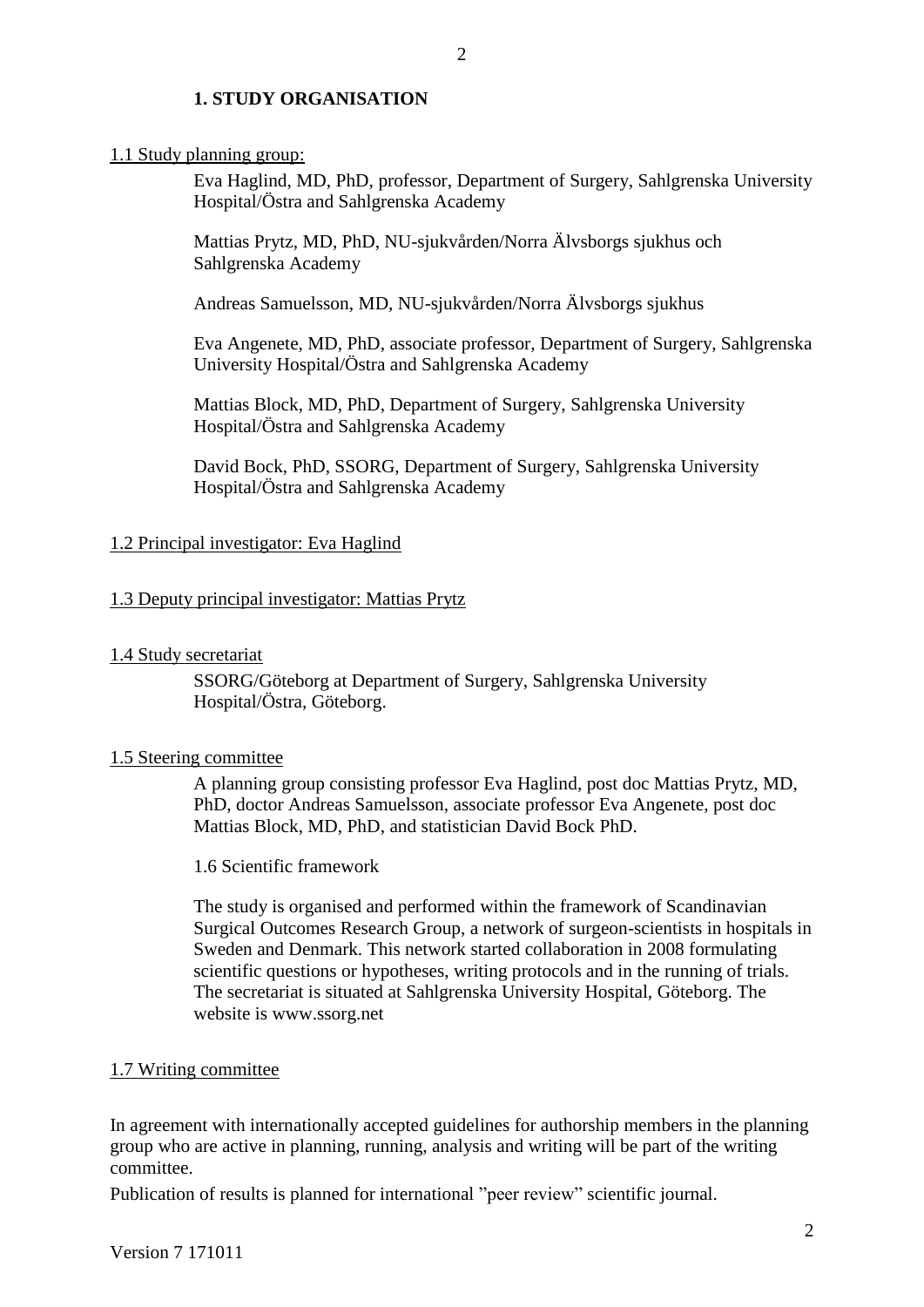### **2 PROTOCOL**

#### Background

Diverticula of the large bowel are common; possibly around 50% of the population aged 70- 80 years have diverticula. Symptoms are probably not common, and if present are unspecific. Often the diverticula are found at colonoscopy or radiologic examinations of the bowel due to other rea[s](#page-9-0)ons<sup>1</sup>.

Some individuals with diverticula develop an inflammation called diverticulitis, possibly 15- 20%, with pain in the lower abdomen and perhaps low grade fever. This is often called uncomplicated diverticulitis. The typical case will not require any specific treatment, and recent randomized controlled trials have not found any improvement in clinical course or symptoms through hospital care, antibiotics or diets  $2$ .

A small percentage develops complicated diverticulitis most often due to a perforation of the bowel that can lead to an abscess formation in close contact with the inflamed part. This can almost always be treated conservatively with antibiotics with or without percutaneous drainage. Patients with an abscess formation are treated in hospital  $3$ .

The most severe form of perforated diverticulitis is when the perforation leads to peritonitis, either purulent or fecal. Evidently these patients will be seriously ill, often septic. In Sweden the incidence is 3.5/100000 inhabitants/year. In that situation an emergency operation is considered necessary, and until recently this would consist of resection of the inflamed, perforated part of the sigmoid colon closing the rectal stump and creating a colostomy. Some have advocated resection with primary anastomosis, with or without a temporary, covering loop-ileostomy. Regardless of which type of stoma, the plan will always be to restore bowel continuity at a later stage. However in retrospective studies up to 40% of the patients will end up with a permanent stoma  $4$ .

Some 15 years ago a few, small case series were published, with good results of a quite new treatment concept, consisting of lavage that is cleaning the abdominal cavity from pus by using saline through a laparoscopy in combination with drainage and antibiotics  $5$ . The case series only included patients with perforated diverticulitis and purulent peritonitis, not patients with fecal peritonitis. One large prospective study without controls reported high success rate and that only 2% of the patients were in need of colon resection in addition to lavage. This led to the start of four randomized controlled trials (RCT´s) comparing laparoscopic lavage with the standard treatment, i.e. emergency colon resection.

Three of the four trials have reported their results<sup>[6-9](#page-9-5)</sup>[.](#page-9-5) Several meta-analyses have also been published, and in short the results are that laparoscopic lavage is safe and results in a significantly lower percentage of patients in need of further surgical procedures within one year, at the cost of more infectious complications in the immediate post-operative period <sup>[10-15](#page-9-6)</sup>. Two health economic evaluations showed lower costs for the laparoscopic lavage treatment compared with colon resection with or without a stoma<sup>[16,](#page-9-7) [17](#page-9-8)</sup>.

The second group of patients with perforated diverticulitis is those where the peritonitis is due to leakage of fecal content from the colon. This is an even more uncommon situation, and few systematic studies have been reported. For this situation, no new treatments have been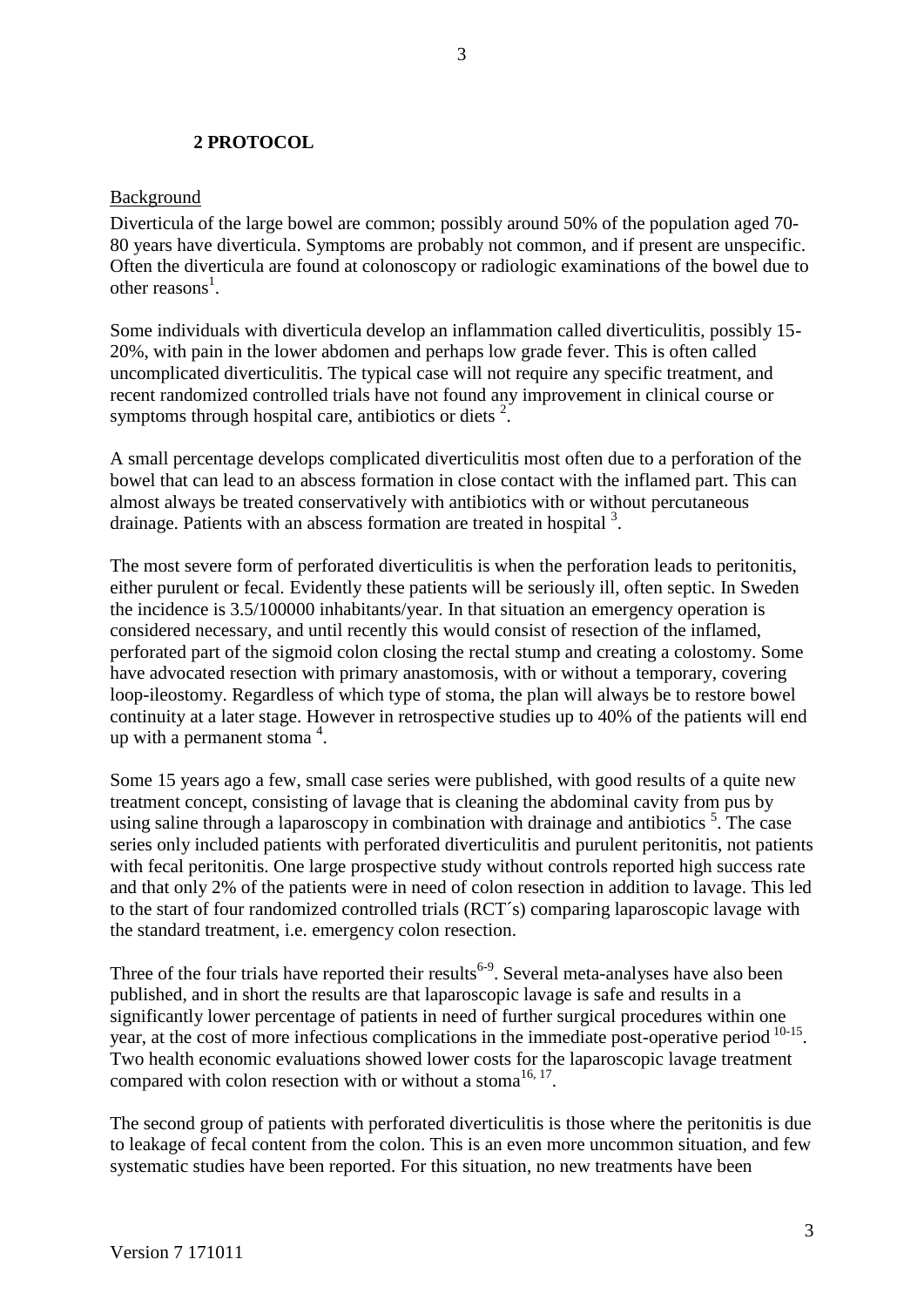suggested and resection of the perforated part of the large bowel with a stoma is the norm. However, few reports of outcomes exist and possibly none on a national basis.

## Aims and hypotheses

The aim of this study is to evaluate clinical results and effect on health and well-being in patients operated for perforated diverticulitis with purulent peritonitis by laparoscopic lavage in Sweden when used outside of prospective studies/trials and in comparison with the traditional treatment, i.e. colon resection with or without stoma formation. A secondary aim is to evaluate the outcome after fecal peritonitis.

The hypothesis is that laparoscopic lavage as treatment for perforated diverticulitis with purulent peritonitis is safe, efficient and cost saving, when used in routine health care.

### Primary endpoint

• need for further surgical interventions within 12 and 24 months of index surgery Secondary endpoints

- percentage of all cases treated by laparoscopic lavage and emergency colon resection, respectively
- complications (Clavien-Dindo grade  $\geq$  IIIa) within 90 days of index surgery
- mortality (90 days and 12 months respectively)
- colon cancer diagnosis  $\langle 12 \text{ months} \rangle$
- patient experience measured using a questionnaire 2-3 years after index surgery
- health economic analysis

For the secondary aim regarding fecal peritonitis the following endpoints will be evaluated:

- complications Clavien-Dindo  $\geq$  IIIa within 90 days of index surgery
- mortality
- need for further surgical interventions within 12 and 24 months of index surgery
- patient experience

# Data retrieval

The study will be organised within SSORG and primary intention is to identify a Swedish national cohort through the National Patient Register, National Board of Health and Welfare, Sweden, linking the resulting cohort to the Death Register and to the Cancer Register, both at the National Board of Health and Welfare.

To identify the cohort, the search model for the National Patient Register will include the diagnosis classified according to international classification of diagnoses code (ICD-10) K 57 coupled with all NOMESCO codes for colon resection or laparoscopic lavage. (Appendix 1)

Based on the data retrieved from The Patient Register, the SSORG secretariat, Sahlgrenska University Hospital will contact each hospital where patients were treated with index surgery in order to retrieve data from original patient documentation (index operation and surgical care within 12 and 24 months) from which data on initial examination (type and results), technical details of index surgery, all ICD 10 and NOMESCO codes, postoperative care details such as time in intensive care unit, complications type and classification according to Clavien-Dindo, length of hospital stay, and for re-admissions ICD10 diagnosis, examinations, reoperations (NOMESCO codes), complications classified according to Clavien-Dindo. From the Death Register date of death as well as diagnosis will be retrieved and from The Cancer Register any cancer diagnosis recorded after the index surgery by ICD10 code and date.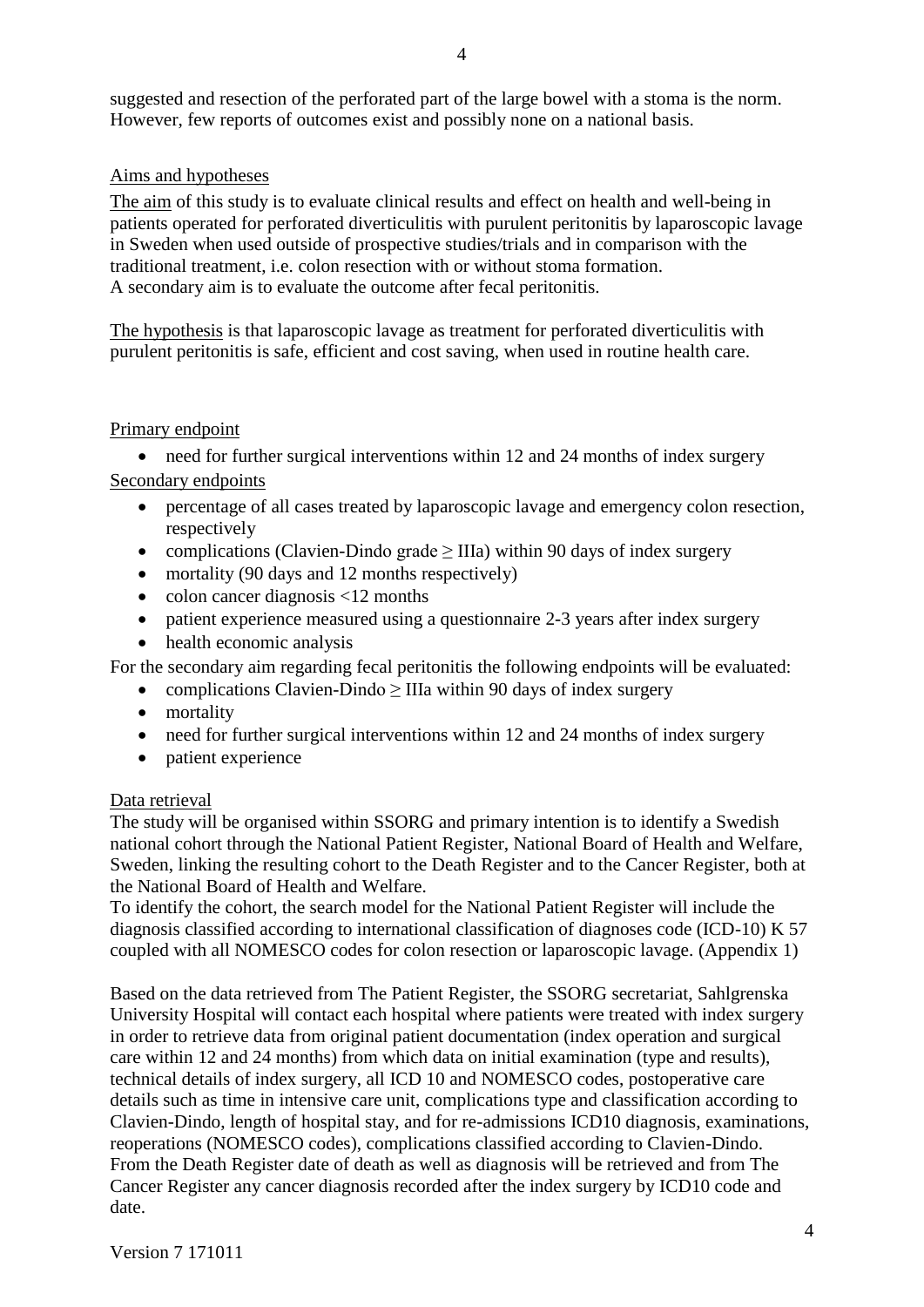From the Swedish Social Insurance Agency (Försäkringskassan) data on sick leave during 12 months following index surgery will be retrieved for the cohort, including all episodes, their length and diagnoses.

All patients still alive will be contacted for consent before any send-out of questionnaires, planned to occur 2-3 years after index surgery. The initial contact will be through an informative letter, followed by a phone call from a research nurse at SSORG. If the patient consents the questionnaire will be sent, including the consent form.

#### Data base management

The database will be administered within Göteborg University (server) and be managed by the data administrator at SSORG. Application to the Ethical Committee in Göteborg will be made as well as application to Västra Götaland "personuppgiftsombud" for permit to keep the key code at Sahlgrenska University Hospital (server).

### Study design

According to previous data it can be estimated that somewhere around 350 cases per year should be registered in the national Patient Register. Using International Classification of Diagnoses (ICD)-10 codes and the Nordic Medico-Statistical Committee (NOMESCO) codes in combination with registration of "emergency" and "planned" for episodes of care, the cohort for 2016, 2017 and 2018, respectively will be identified as soon as the registry is "closed" for each year.

Using the data with personal identification codes and hospital codes, the hospitals can be contacted for information on clinical course and the collection of relevant data (described above). The reason to use hospital records is that the reporting of complications in Patient Register has been found to significantly differ compared to reporting by Case Report Forms (CRF´s) in randomized controlled trials where complications are covered with a higher level of detail. Using a case report form and original patient documentation the quality of data retrieved concerning complications will improve compared with what can be found using only information in the Patient Register.

In order to study the patient experience a detailed questionnaire including functional aspects as well as experience of wellbeing and quality of life will be sent out after receiving informed consent, when 24-36 months have passed from the index operation. The individual patient will be contacted (see above) by a process that we have used in several clinical studies, resulting in a compliance of approximately 90%. The patients will first be contacted via letter followed by a telephone call. During the phone conversation, we ask for confirmation that the patient has indeed been treated for diverticulitis and ask for his/her consent to participate in the patient experience (questionnaire) part of the study.

The retrospective clinical follow-up time using hospital records for each patient is aimed at 24 months, with a questionnaire 24-36 months after index surgery. Mortality will be retrieved from the national Cause of Death Register.

In the age group dominating perforated diverticulitis, colorectal cancer is relatively common. A legitimate concern about the laparoscopic lavage treatment is that there would be a risk of missing concomitant colorectal cancer. In the trials of laparoscopic lavage an examination of the bowel as soon as possible after the index surgery was part of the protocol. In order to study risk of colorectal cancer the National Cancer register will be used to find any diagnose of colon or rectal cancer (C18 and C20) within 12 months of index surgery in the cohort.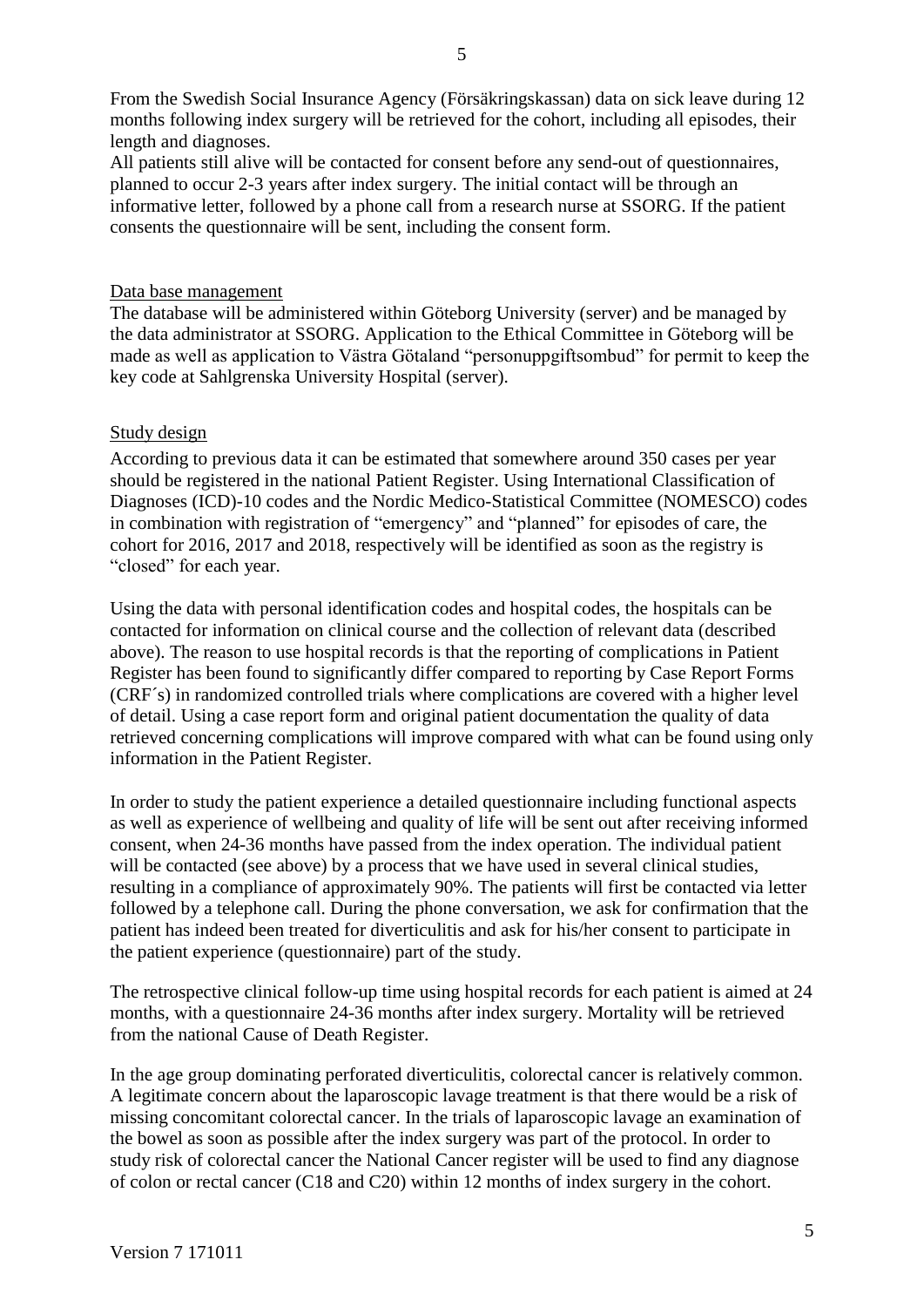At the time for send-out of the questionnaires patients will be identified through the national Civil Register prior to contact, in order to avoid misplaced contacts trying to reach individuals who have died, which could be stressful for remaining family.

### Inclusion criteria

All patients registered in the Patient registry with ICD 10 codes K57 classified as emergency admissions and with a NOMESCO code JAH01(diagnostic laparoscopy), JFB46 (resection of sigmoid colon), JFB60 (resection of sigmoid colon, sigmoidostomy and closure of the distal stump), JFB61 (laparoscopic resection of sigmoid colon, sigmoidostomy and closure of the distal stump), JFB63 (other colon resection, colostomy and closure of the distal stump), JAK04 (laparoscopy and peritoneal lavage), JAW97 (other laparoscopic operation involving abdominal wall, mesentery, peritoneum or the omentum)

The cohort will be divided into two groups when analysing and presenting results, perforated diverticulitis with purulent peritonitis (Hinchey grade III) and perforated diverticulitis with faecal peritonitis (Hinchey grade IV) .

### Exclusion criteria

Patients where hospital records reveal that the index admission was misclassified (not perforated diverticulitis) will be excluded.

No informed consent received or withdrawal of consent (questionnaire) Hinchey I and II.

### Data collection

The following information will be collected from the Patient Register:

- full personal identification
- all ICD-10 codes for index admission
- all NOMESCO codes for index admission
- date for operation
- all ICD-10 codes for all readmissions within 24 months of index
- all NOMESCO codes for all readmissions within 24 months of index admission
- dates for each re-operation
- date of admission and discharge respectively for all admissions
- hospital/s where treatment was given for index and readmissions respectively
- emergency/elective care for index and readmissions respectively.
- For each admission ACT codes
- Marital status
- Place of living according to reporting agency
- Place of living according to SCB
- Department from which the patient was discharged
- Discharged to (four categories)

From the national Register on Causes of Death the following variables will be retrieved 12 months after index operation.

age at death (years), year of death, date of death, country of birth, ICD10 code, reasons for death other than illness (Chapter 19), sex, county and town of official home, multiple cuases of death (ICD 10), date of operation, operation <4 weeks of death, personal identification number, details of placement of cause/s of death, underlying causes of death (ICD10), officially not living in Sweden, nationality if not living in Sweden, date of death, sex, date of birth, age at death.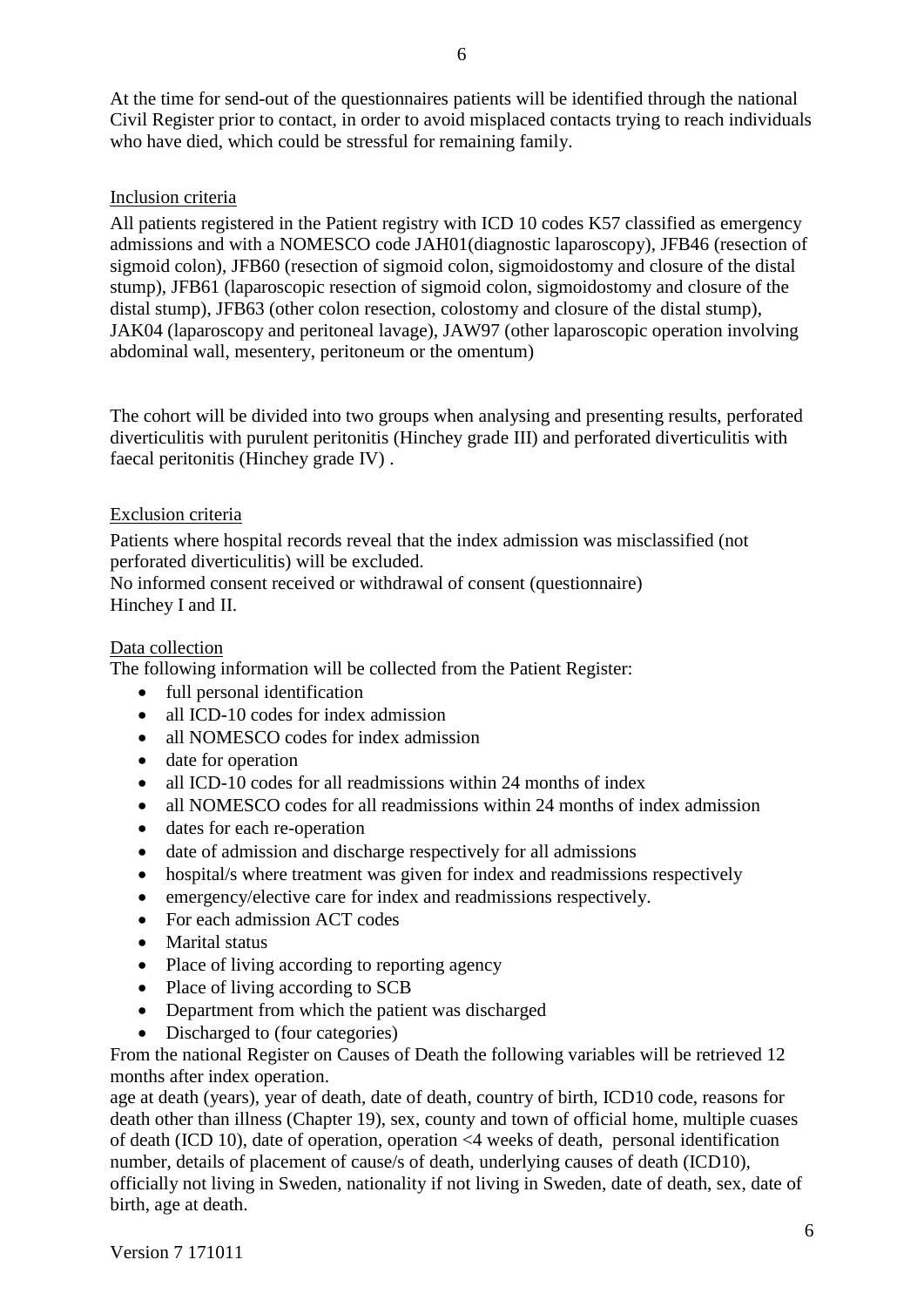From the national Cancer Register the following information will be collected:

- Any colorectal cancer diagnosis (ICD-10) after the date of index surgery
- date of colorectal cancer diagnosis
- TNM stage (colorectal cancer as above)

# External validity

External validity is ascertained by identifying the population through the national Patient Register, which has a high coverage as all caregivers in Sweden are by law requested to report to this registry. The same is true for the Cause of Death and Cancer Registries.

# Patient information and informed consent

Before send out of the questionnaire, each patient still alive will receive a letter with information about the study and that a co-worker in the study will telephone the patient within a few days. In the telephone conversation the study personal will make certain that the patient has understood the written information in the letter. After this the patient is asked if he/she consents to participate. If the answer is yes the patient is further asked if she/he consents to receive the questionnaire. If the answer is yes the questionnaire is sent. In the letter containing the questionnaire a consent form is included as well as a prepaid envelope to return questionnaire and consent form to the study secretariat.

In the questionnaire contact address to the study secretariat SSORG is given and the patient is asked to call if she/he needs further information or has questions. Two weeks after send-out a thank you/remainder is sent, but after this no further active contact is taken. In the questionnaire a written consent form is included.

# Retrieval of hospital records

All hospitals with patients included in the cohort from the national Patient register will be contacted in order to retrieve hospital records. No other input is expected from the hospitals.

# Data collection from hospital records

The clinical record form used will collect data on details from the index surgery such as:

- Hinchey classification
- Type of surgery
- Amount of saline used when laparoscopic lavage was performed
- Primary anastomosis with/without temporary ileostomy
- Hartmann's procedure
- Loss of blood (if possible)
- Length of surgery (if possible)
- Length of stay

Further details about the index admission regarding:

- Complications, to be classified according to Clavien-Dindo
- Re-operations with NOMESCO codes

Further data on re-admission/s within 90 days regardless of reason: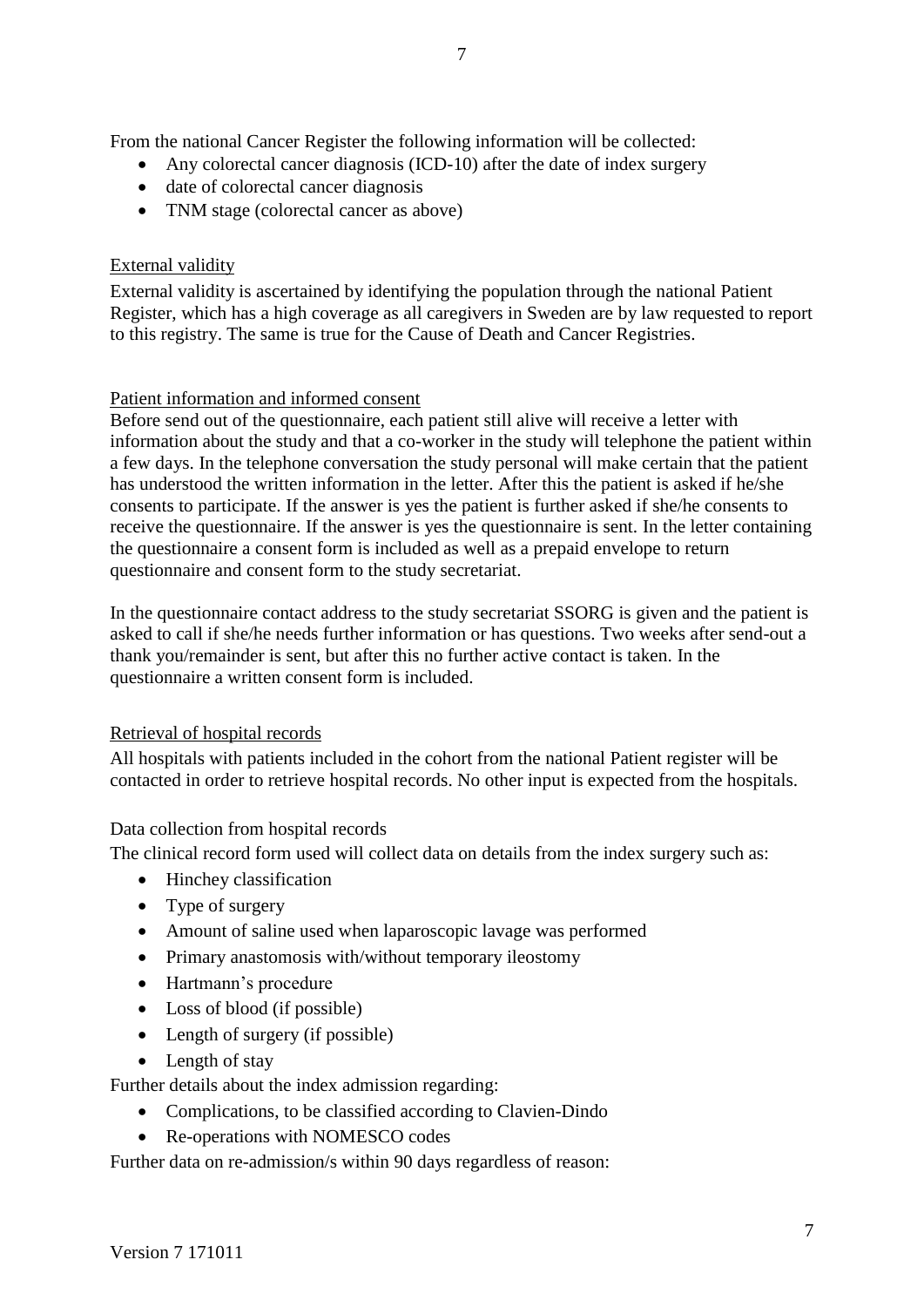- Details of operations, apart from NOMESCO codes also indication and if appropriate details described above for index surgery
- Complications after re-operations to be classified according to Clavien-Dindo (if appropriate)
- Length of stay

Further data on re-admissions after 90 days if appropriate i.e. related with the index surgery for perforated diverticulitis

- Complications to be classified according to Clavien-Dindo
- Re-operations, if any, with indication, type and NOMESCO codes
- Length of stay at readmissions

### **Ouestionnaire**

Patient self-estimate of health, wellbeing and function will be assessed using a questionnaire, developed specifically for this study.

The questionnaire is based on our experience from the randomized trial DILALA and includes questions used in that trial as well as questions used in a study of functions and quality of life in a representative Swedish population. The entire questionnaire has been expert content validated and will be face-to-face validation with patients.

Most questions will be according to a clinimetric approach, such as the "Steineck concept" with questions about one symptom/function "at a time", with separate questions on duration, intensity and severity. Some of the questions will come from questionnaires used earlier in other patients groups, whereas others will be newly constructed. Many of these questions have been used in earlier studies and trials by our group, including specific questions about bowel habits and stomas. Questions about socioeconomic details are included as well as questions on perceived wellbeing and quality of life. A few validated instruments are included in entirety such as ostomy scale, LARS (low anterior resection syndrome) score and EQ5D.

# Work plan

Application to the Ethical Committee will be made during spring 2017 as well as to the "Personuppgiftsombud".

Retrieval of the cohort of 2016 is planned during 2017, for the cohort of 2017 is planned for spring 2018, and for the cohort of 2018 during spring of 2019. A control for readmissions for the cohorts of 2016, 2017 and 2018 respectively in the Patient Register will be run in the spring of 2018, 2019 and in the spring of 2020 respectively and at each occasion a retrieval of information from the Cause of Death and Cancer Registers will be performed. Additional retrieval of hospital records as needed.

# Statistical Methods and power calculation

Based on 24 months results from the DILALA trial, the proportion of patients with at least one re-operation after emergency colon resection with colostomy was approximately 70%. Assume that 25% of the patients being operated with laparoscopic lavage and 75% with colon resection with colostomy, and there is a true absolute reduction on re-operations of 10% for laparoscopic lavage compared with colon resection. With a total of 1000 evaluable patients,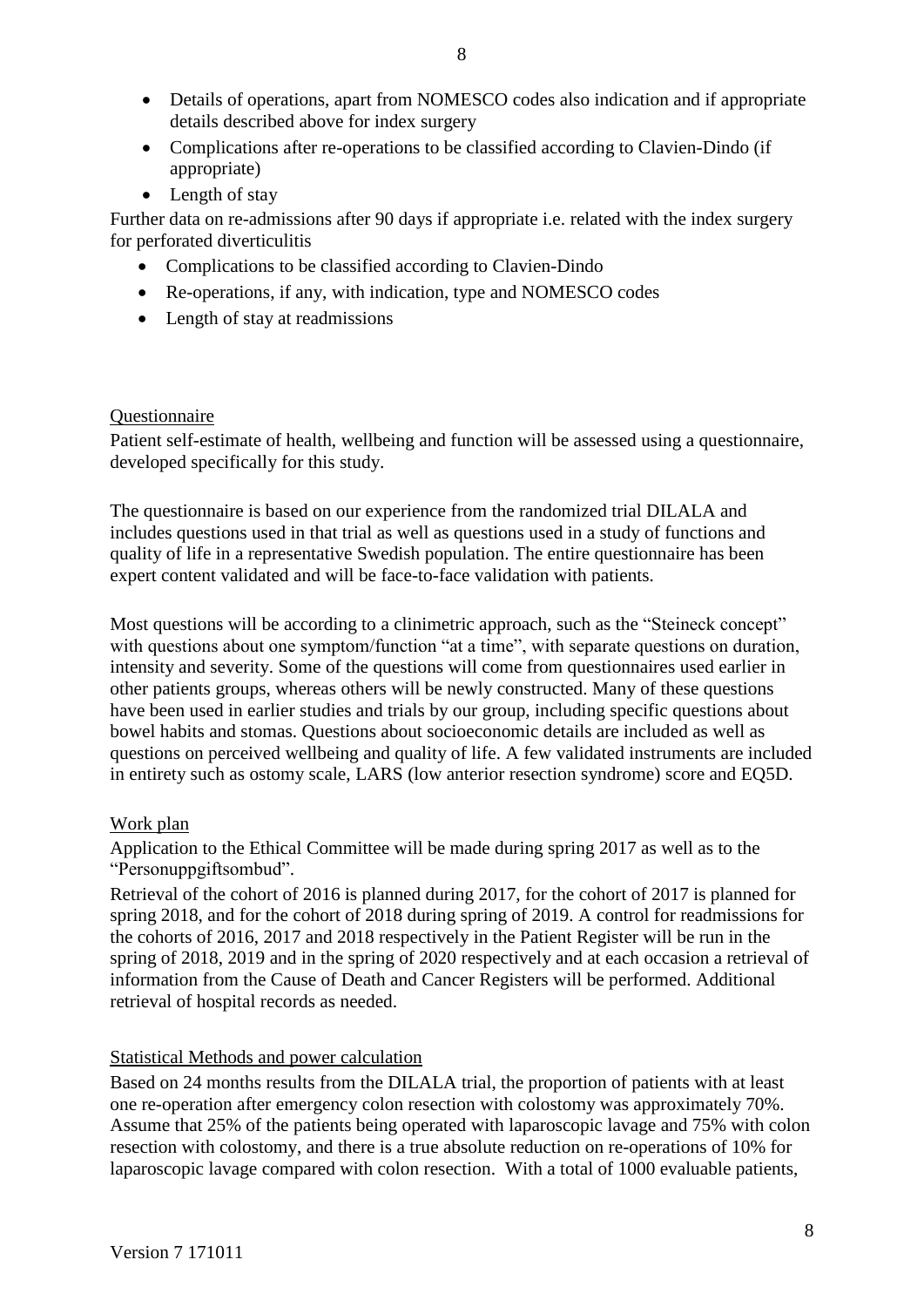there will be 80% power to detect the reduction using a two-sided test at 5% significance level.

The evaluation of the relationship between treatment and clinical and questionnaire data will be by regression analysis. The influence of confounding background factors will primarily be accounted for by adjusted analyses using multiple regression analysis but propensity score matching may as well be considered.

### Data retrieval and storage

The secretariat will be in the Scandinavian Surgical Outcomes Research Group (SSORG) in the Department of Surgery, Institute of Clinical Sciences, Sahlgrenska Academy at Gothenburg University and Område 2, Sahlgrenska University Hospital, Göteborg.

The key code where full personal identity is coupled with a unic study number for each patient will be kept in a server within Sahlgenska University Hospital, with personal access for 2-3 co-workers within SSORG.

The database where variables collected from the various retrievals (Patient Register, Death register, Cancer Register, hospitals records and patient questionnaires) will be based on the study number as identification alone. This database will be kept on a server within the DAF-GU network at Gothenburg University with access for the data manager and the research nurse responsible for the study using security measures such as user name and code. The network has high security standards with automatic back-up of server data and fire walls against external violation.

### Health economic evaluation

If significant differences in clinical, functional or quality of life measures between to the surgical methods are found, a health economic analysis will be performed. In the analysis data from the study will be combined with prices from the cost-per-patient system at Sveriges Kommuner och Landsting, or where appropriate, from Sahlgrenska University Hospital, in combination with sensitivity testing of results.

### Ethical consideration

The study will be submitted for approval to the Regional Ethical Committee (Regionala Etiska Prövnings Nämnden), in Göteborg.

The study will be registered in the study database "clinical trials.gov"

Approval from the "Personuppgiftsombudet" at Sahlgrenska University Hospital to keep a key code.

### Financing

The study will be supported by existing grants from Swedish Research Council (Eva Haglind) and ALF- grants at Sahlgrenska University Hospital (Eva Haglind)

# **3 REFERENCES**